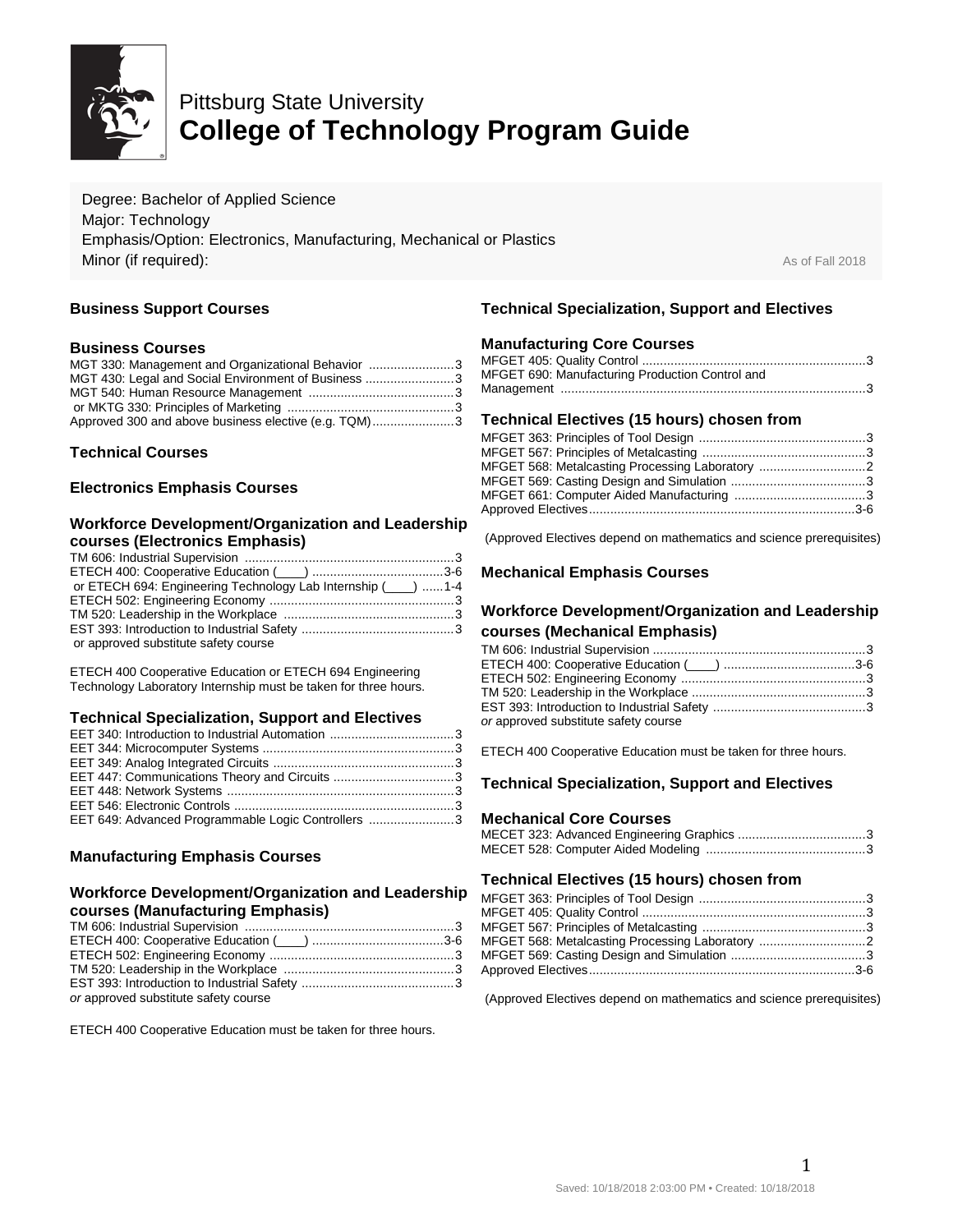#### **Plastics Emphasis Courses**

#### **Workforce Development/Organization and Leadership courses (Plastics Emphasis)**

| ETECH 400: Cooperative Education (intermal manufacture 3-6 |  |
|------------------------------------------------------------|--|
|                                                            |  |
|                                                            |  |
|                                                            |  |
| or approved substitute safety course                       |  |

ETECH 400 Cooperative Education must be taken for three hours.

#### **Technical Specialization, Support and Electives**

# **Plastics Core Courses**

# **Technical Electives (Choose 5 hours from the**

#### **following)**